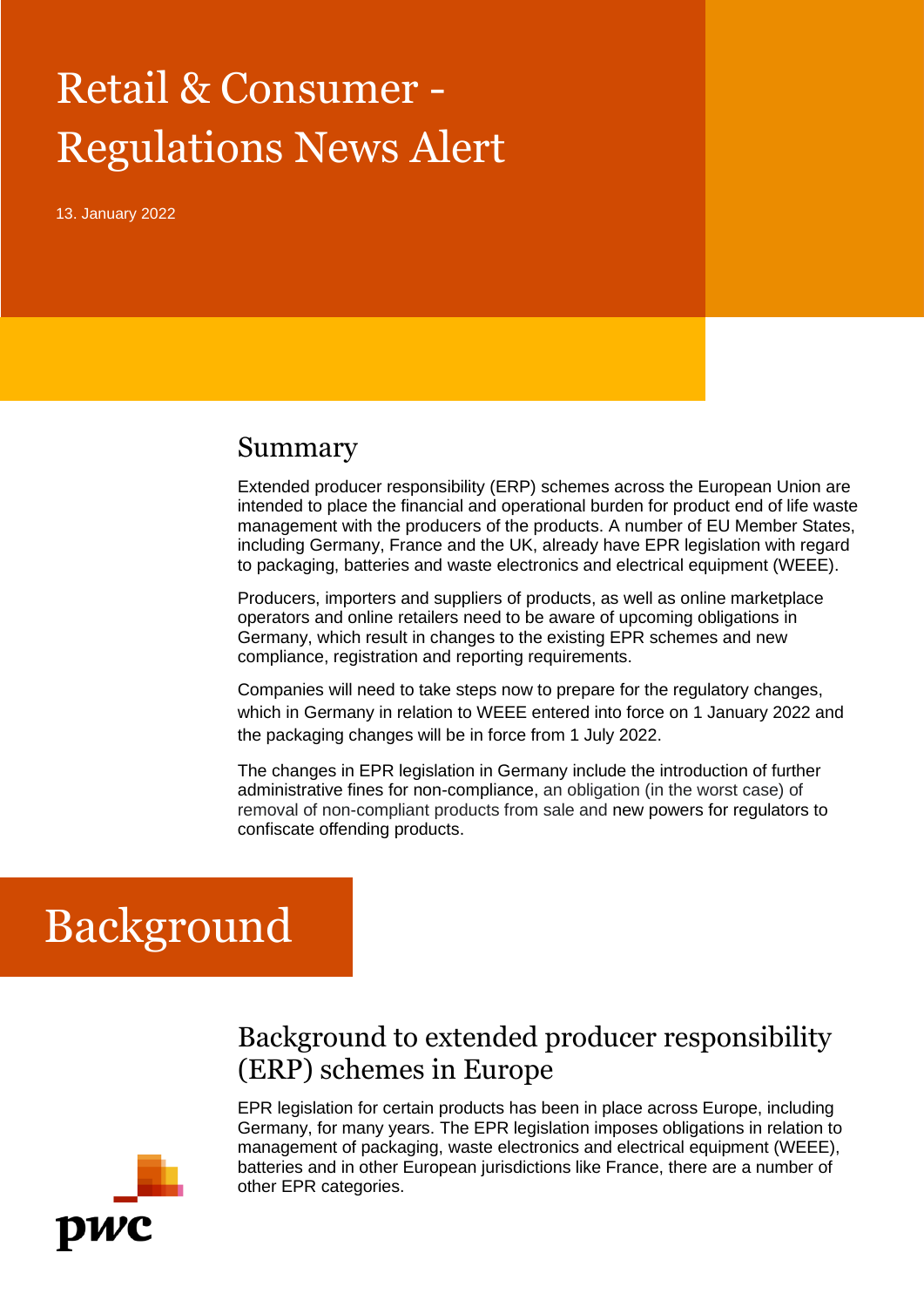The 2008 EU Directive 2018/851 on waste and waste management stated:

*"Extended producer responsibility scheme' means a set of measures taken by Member States to ensure that producers of products bear financial responsibility or financial and organisational responsibility for the management of the waste stage of a product's life cycle."*

Against this regulatory backdrop, we are now seeing the Circular Economy Action Plan, expansion of the environmental social and governance agenda and the drive to net zero carbon emissions leading to EPR returning to the forefront of policy making.

Subsequent guidance has developed the stated intentions of the EU with regard to EPR to be:

➤ the transfer of the financial burden of waste collection and waste treatment from local authorities (and local taxpayers) to the manufacturer/operator placing the product on the market (and therefore to the end-customer) in satisfaction of the polluter pays principle;

➤ the encouragement of Eco-conception (i.e., design with environmental and reuse concerns in mind) as a means of reducing the eco-fee demanded by EPR scheme operators; and

➤ the encouragement of repair, recycling, and re-use of products to reduce waste production.

In recent years we have seen a substantial increase in consultations and subsequent legislation relating to EPR, as EU Member States have tried to implement the above intentions. Legislative changes have focused on expansion of the types of product caught by EPR schemes, as well as pushing the responsibility for reporting and paying the fees on to producers and away from local authorities and others collecting the various different waste streams.

The German government has recently made some significant changes to the established schemes for packaging, WEEE and batteries, with additional legislation likely to follow shortly adding new sectors.

### Key changes in the German ERP law (1 January and 1 July 2022)

The changes in relation to WEEE entered into force on 1 January 2022 and from 1 July 2022 the German market will see huge reforms to the existing packaging EPR framework. Existing schemes are continuing but being overlaid with new legislation that extends the scope of existing EPR sectors, creating new obligations on producers and online marketplaces.

Key changes in Germany include:

➤ updates to the existing legislative frameworks for Batteries, WEEE and Packaging;

➤ the introduction of obligations on digital marketplaces to verify the registration status of producers prior to listing products for sale on their platform; and

➤ the introduction of further administrative fines for non-compliance as well as empowering the regulators to confiscate offending products.

Producers in Germany will need to register with the relevant regulator for their particular sector and enter into a system participation agreement with a dual system. The dual system will require producers to provide information regarding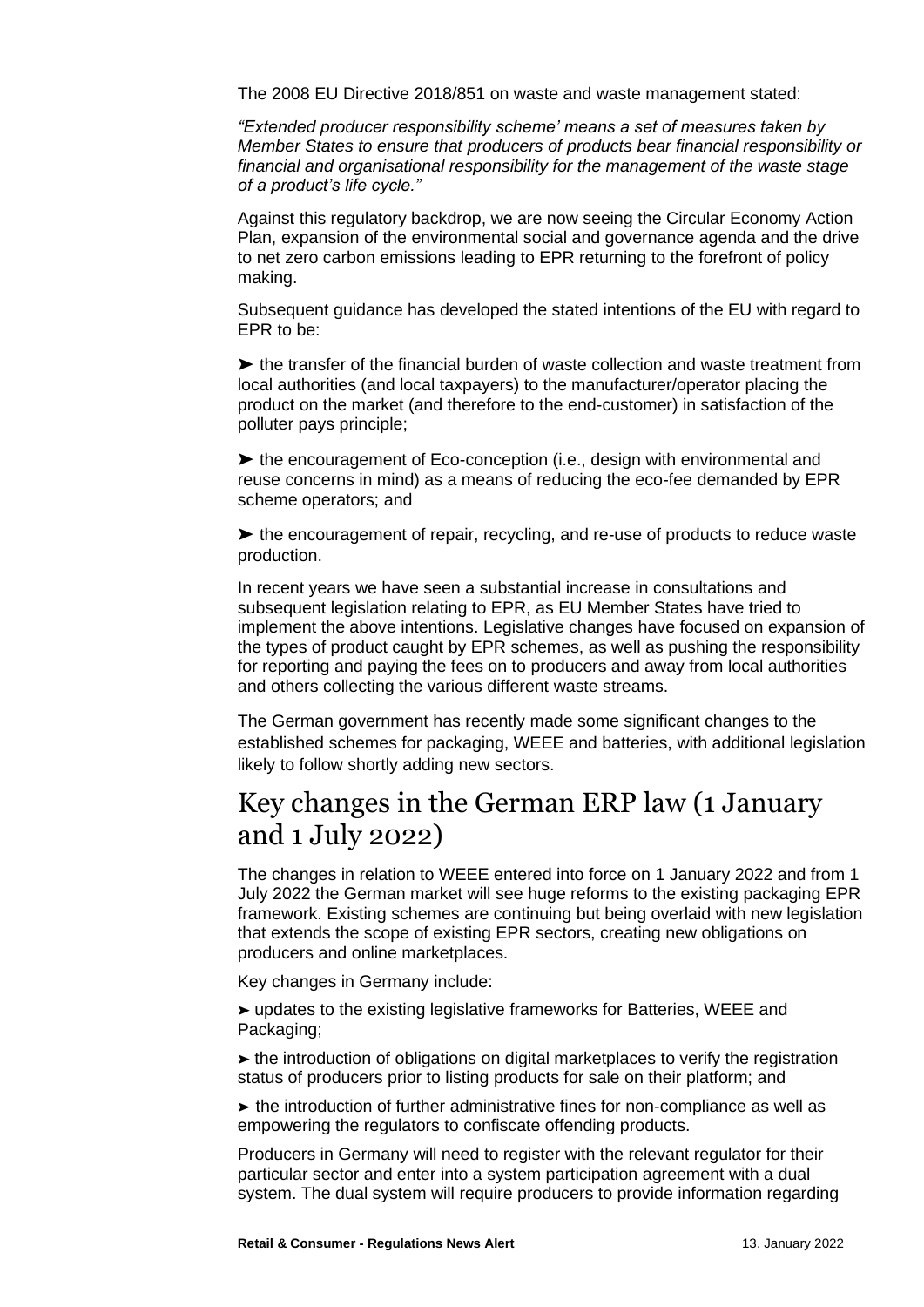their products, including the composition and quantities sold. The dual system will then calculate the required fee due on the products and charge this to the producers. Any producer found not to comply with the EPR regulations will face fines from the regulator.

Online retailers and marketplaces will become liable under the new EPR legislation in Germany if they fail to verify that the producers of the products they allow to be sold on their platform, comply with the requirements. New administrative offences will be committed by online marketplaces where non-compliant products are listed for sale. The sanctions range from substantial fines, to the confiscation of the products and removing products from sale on the market. It is also possible for third parties to bring civil competition claims against a party failing to comply.

There have been similar changes, albeit further advanced, to the EPR framework in France and it is expected that changes in other EU Member States and the UK will follow. Each Member State and the UK are looking at the types of products covered by EPR schemes, as well as the mechanics of those schemes, so it's essential to understand the subtle differences in each jurisdiction.

## **Implications**

Companies selling goods into the German market (or other European markets as other Members States enact EPR legislation), acting as marketplace operators or online retailers for the sale of goods, need to:

- first assess whether their goods fall within the existing or new EPR schemes
- consider the jurisdictions involved in the production and supply chain, and
- confirm if, in the circumstances, the product falls within the scope of any relevant schemes. This is particularly important as the definition of who is considered a "producer," has recently been expanded.

Companies caught by the definition of producer within relevant EPR schemes will need to ensure that in relation to each product category (packaging, batteries and WEEE):

➤ they have assessed their compliance obligations for each product produced or imported;

➤ reporting requirements are understood and that processes are in place to collect the required data;

➤ any collective schemes or dual systems for products (such as WEEE) are identified, where applicable and that appropriate registrations are made in good time;

➤ a process is developed for assessing the costs of the schemes and consideration is given to how these can be managed or reduced within the business - for instance by restructure of the supply chain or ecodesign; and

➤ in the case of online marketplaces and online retailers, that suppliers/ sellers providing or listing goods are aware of their EPR obligations and that there is a compliance structure within the business to track the checks carried out by online marketplaces and online retailers on suppliers/sellers.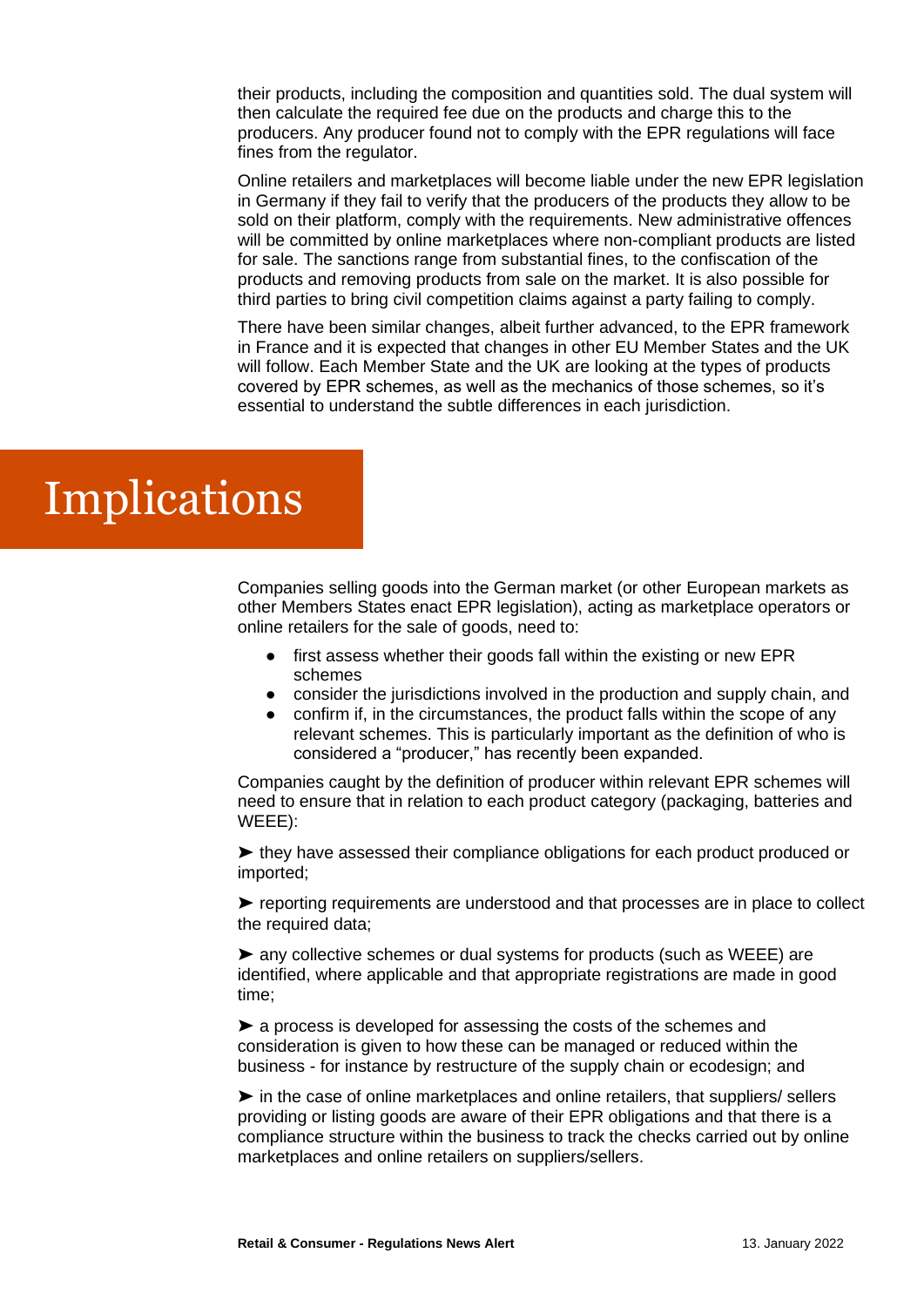## Services

With the expansion of EPR regulation coming into force across Europe, our legal specialists can help our clients to:

➤ understand the updates to existing EPR frameworks and the new EPR schemes and their application to your product lines in countries where you are selling products;

➤ assess data collection and reporting requirements and the relevant timelines and make changes as necessary to adapt to the new requirements;

➤ consider and respond to any questions that may arise as a result of preparation for the expanded regulations;

➤ liaise with regulatory authorities and scheme operators;

➤ produce bespoke guidance to assist internal teams, as well as supply chain partners where relevant; and

➤ advise on structuring and optimisation of compliance costs.

We can work with our clients across all sectors to help prepare them for the changes to the EPR requirements and the increased demands on online marketplaces and retailers.

## About us

### **Contacts**

#### **Christiane Conrads**

Tel.: +49 69 9585-5584 Mobile: +49 160 96219612 christiane.conrads@pwc.com

**Alex Hawley** Tel.: +44 7483 326978 alex.hawley@pwc.com **Georgie Messent** Tel.: +44 7870 598098 georgie.messent@pwc.com

**Jordan Cope** Tel.: +44 7483 425894 jordan.cope@pwc.com

## Editorial

Please contact our editorial staff for questions or comments regarding this News Alert. We appreciate your feedback.

#### **Melina Lelickens**

Tel.: +49 211 981 1717 melina.lelickens@pwc.com